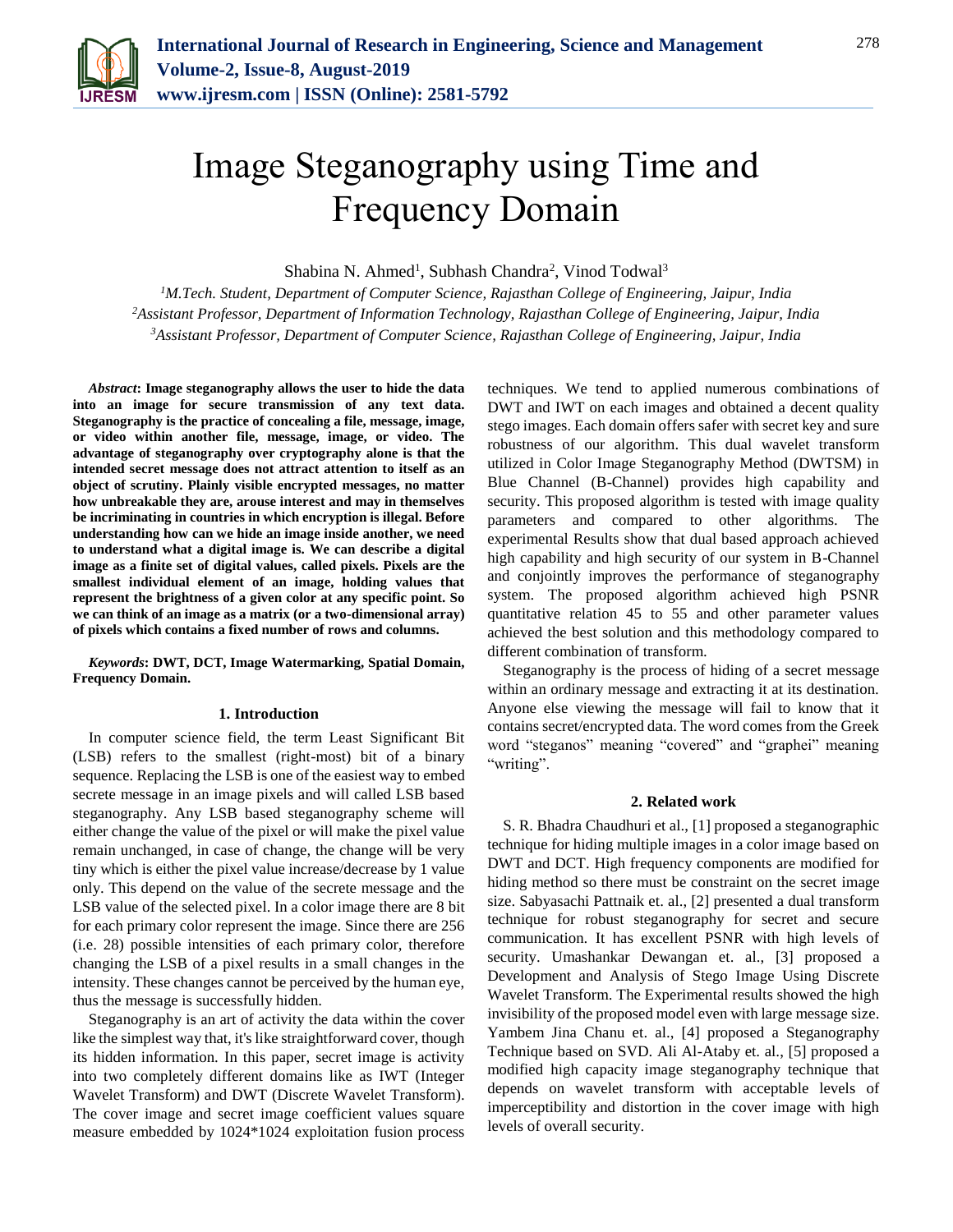

Rowayda A. Sadek et. al., [6] proposed a SVD Based Image Processing Applications: State of The Art, Contributions and Research Challenges. Image examined and provided good results although they are image dependent. Nilanjan Dey et. al., [7] proposed a Novel Approach of Color Image Hiding using RGB Color planes and DWT. Acceptable imperceptibility and distortion compared to the cover image and the overall security is high. Shikha Sharda et. al., [8] proposed Performance Analysis of Image Steganography based on DWT and Arnold Transform. PSNR values of the Arnold Transform based method are better than existing methods.

Ashish Chawla et. al., [9] proposed a Modified Secure Digital Image Steganography Based on DWT Using Matrix Rotation Method. Certain strength in addition to good perceptual invisibility. K.B. Shivakumar et. al., [10] proposed the performance comparison of robust steganography based on multiple transformation techniques. Excellent PSNR with high levels of security. Anahita Shojaei-Hashemi et. al., [11] proposed an Universal Image Steganalysis against Spatialdomain Steganography based on Energy Distribution of Singular Values. Results confirm the supremacy of the proposed Steganalysis scheme over its counterparts.

The goal of steganography is hiding a message in a media while the goal of cryptography is encryption of the message [12]. According to goal of steganography, the message hiding must be done in common media such as JPEG images. Generally, it is performed in various types of media such as image, audio and video. According to goal of steganography, the message hiding must be done in common media such as JPEG images. The steganography in images without compression or with lossless compression (such as BMP format) seems more challengeable than in case of images with lossy compression (such as JPEG format) due to loss of information [13]-[15].

Steganography techniques in the image can be divided into two categories, I) Steganography in the pixel domain (space domain), and II) in the transform domain such as frequency domain. In the case of pixel domain, the steganography operation is directly performed on the pixels [15]-[16].

In transform domain steganography, the message embedding is performed in transformed image. The image is transformed from the space domain into a new domain such as frequency domain [17]-[21]. This transforming can be done with different transforms such as Fourier and Wavelet transform [19].

Some examples of steganography in the transform domain based on wavelet transform are given in [22]-[23]. The distortion is considered as the form of a sum of relative changes between the cover and embedded images that is represented in the transform domain. In [23], the author defines a universal distortion function called universal wavelet relative distortion (UNIWARD) for steganography in the frequency space. The distortion is considered as the form of a sum of relative changes between the cover and embedded images that is represented in the transform domain and, in [23], it is computed in the wavelet domain as a sum of relative changes of coefficients in a directional filter bank decomposition of the cover image.

Practically steganography methods in the transform domain hide a message in an image better those based on space domain. In addition to the fact that these methods are resistant against a variety of signal processing systems, changes made as a result of inserting secret information using these methods are not sensible to the human vision system [14]. For this reason, the proposed method aims to the steganography in JPEG images based on transform domain.

## **3. Proposed work**

In the presented paper the cover image is taken to be of square size of 1024X1024 either an RGB image or a grayscale image. The cover image then will be processed with the DCT image transformation and then the DCT operated matrix will be passed through the DWT operation which will then generate the frequency sub-bands and hence except the Low-Low frequency band other bands will be used in order to embed the secrete data bits.

The discrete cosine transform (DCT) helps separate the image into parts (or spectral sub-bands) of differing importance (with respect to the image's visual quality). The DCT is similar to the discrete Fourier transform: it transforms a signal or image from the spatial domain to the frequency domain. When performing image compression, our best bet is to perform the KLT or the Karhunen–Loève transform as it results in the least possible mean square error between the original and the compressed image. However, KLT is dependent on the input image, which makes the compression process impractical.

DCT is the closest approximation to the KL Transform. Mostly we are interested in low frequency signals so only even component is necessary hence its computationally feasible to compute only DCT. Also, the use of cosines rather than sine functions is critical for compression as fewer cosine functions are needed to approximate a typical signal (See Douglas Bagnall's answer for further explanation).

Another advantage of using cosines is the lack of discontinuities. In DFT, since the signal is represented periodically, when truncating representation coefficients, the signal will tend to "lose its form". In DCT, however, due to the continuous periodic structure, the signal can withstand relatively more coefficient truncation but still keep the desired shape.

The wavelet transform has gained widespread acceptance in signal processing and image compression. Recently the JPEG committee has released its new image coding standard, JPEG-2000, which has been based upon DWT. Wavelet transform decomposes a signal into a set of basis functions. These basis functions are called wavelets. Wavelets are obtained from a single prototype wavelet called mother wavelet by dilations and shifting [8]. The DWT has been introduced as a highly efficient and flexible method for sub band decomposition of signals. The 2DDWT is nowadays established as a key operation in image